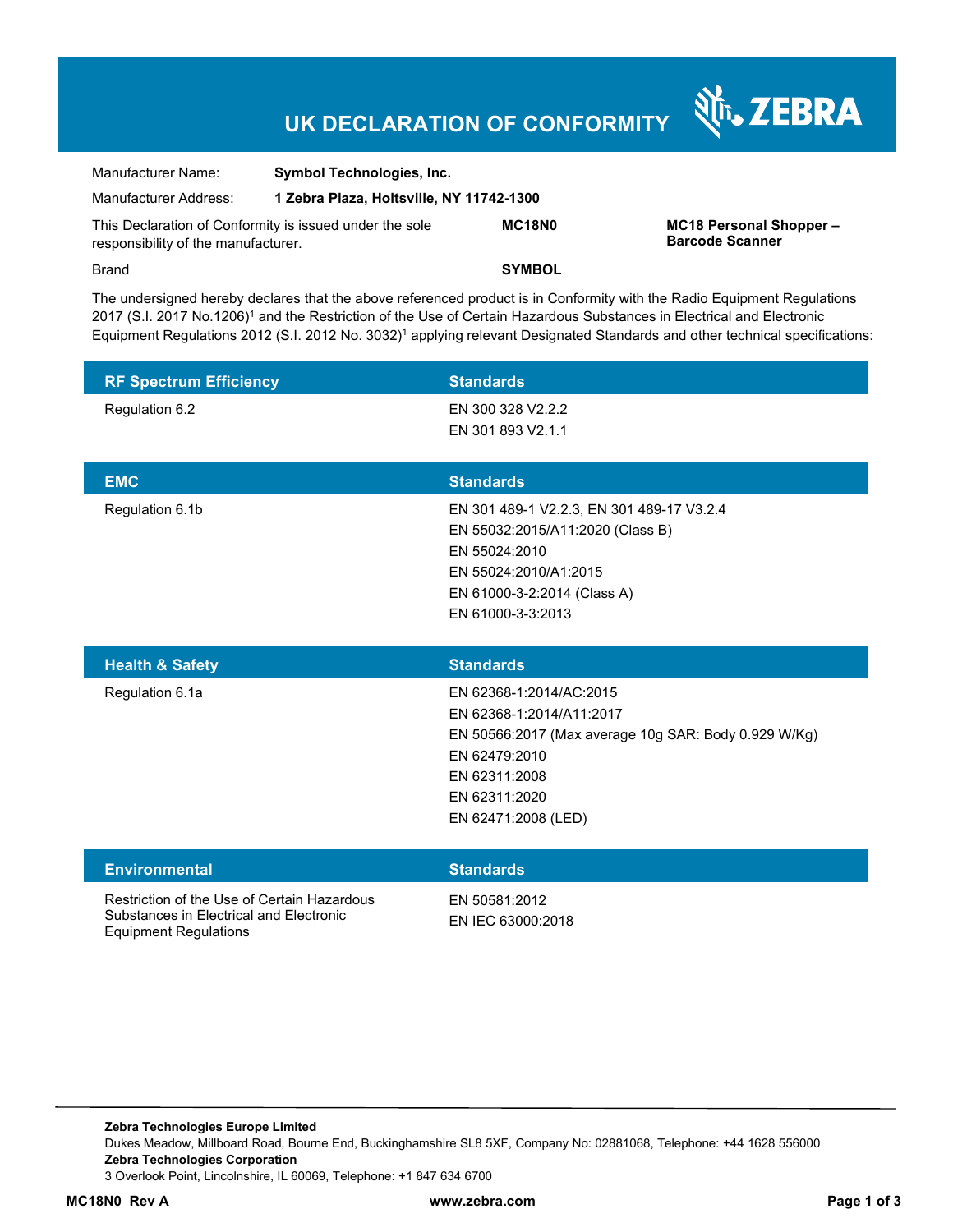## **UK DECLARATION OF CONFORMITY**

With regard to the Radio Equipment Regulations 2017 (S.I. 2017 No.1206)<sup>1</sup>, the conformity assessment procedure referred to in regulation 41(4)(a) and detailed in Schedule 2 has been followed.

 $^{\rm 1}$  As amended by applicable EU withdrawal legislation implemented at the time of issuing this declaration

**Signed on behalf of Symbol Technologies Inc. (wholly owned subsidiary of Zebra Technologies Corp.)**

*(Signature of authorized person)* Marco Belli Rev: A Sr. Manager, Regulatory **Date: 14 May 2021** Place: Bourne End, UK

र्शे<sub>ि</sub> ZEBRA